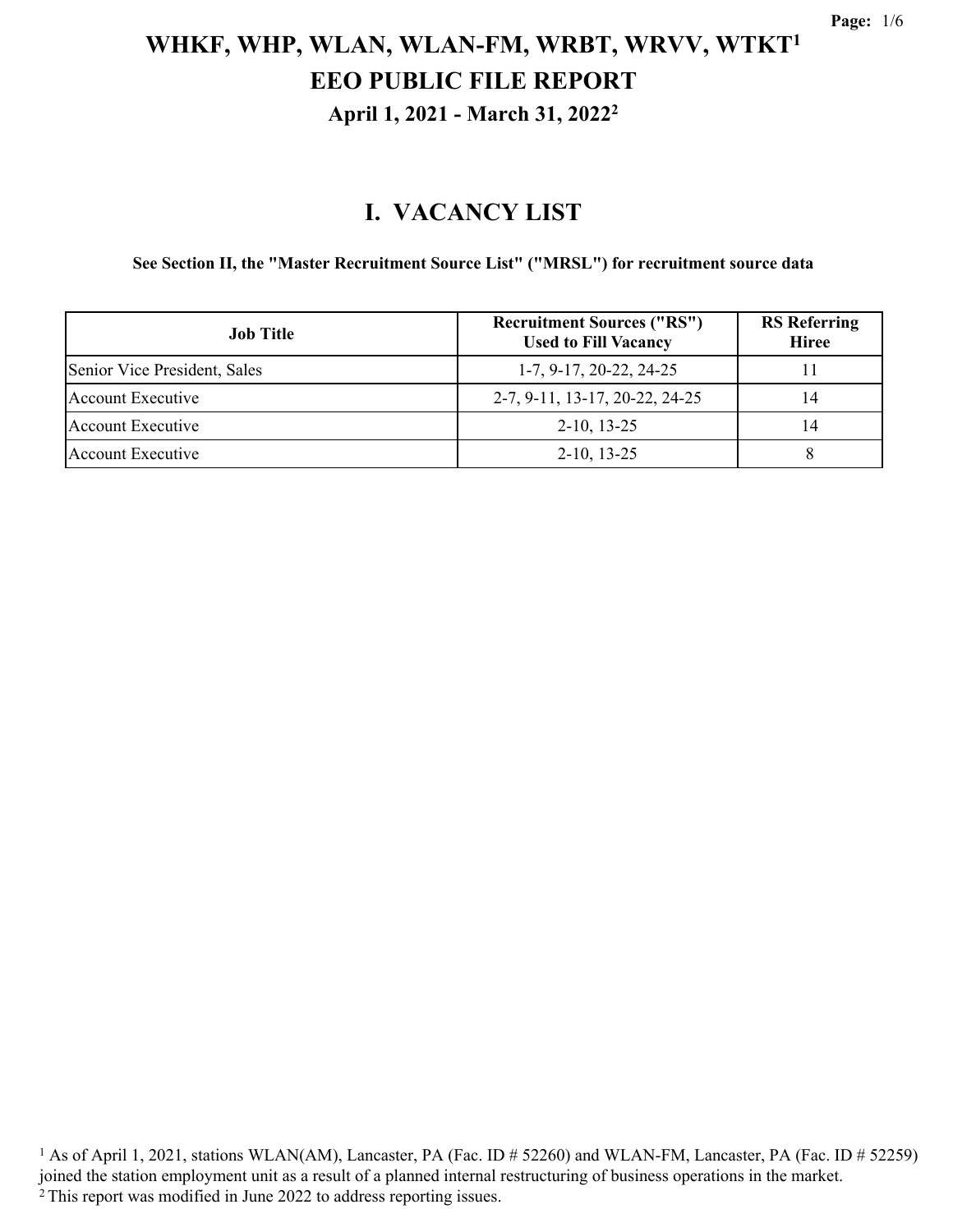## **II. MASTER RECRUITMENT SOURCE LIST ("MRSL")**

| <b>RS</b><br><b>Number</b> | <b>RS</b> Information                                                                                                                                                                  | <b>Source Entitled</b><br>to Vacancy<br><b>Notification?</b><br>(Yes/No) | <b>No. of Interviewees</b><br><b>Referred by RS</b><br>Over<br><b>Reporting Period</b> |
|----------------------------|----------------------------------------------------------------------------------------------------------------------------------------------------------------------------------------|--------------------------------------------------------------------------|----------------------------------------------------------------------------------------|
| $\mathbf{1}$               | AM/FM Jobs<br>P.O. Box 4116<br>Oceanside, California 92052<br>Phone: 761-754-8177<br>Email: jobs@amfmjobs.com<br>Mark Holloway                                                         | $\mathbf N$                                                              | $\boldsymbol{0}$                                                                       |
| $\overline{2}$             | Broadcasting and Cable<br>5700 Wilshire Blvd. Ste. 120<br>Los Angeles, California 90036<br>Phone: 323-965-2089<br>Email: katie.rosa@reedbusiness.com<br>Katie Rosa                     | $\mathbf N$                                                              | $\boldsymbol{0}$                                                                       |
| 3                          | Capital Region Career Link<br>349 Wiconisco St.<br>Harrisburg, Pennsylvania 17110<br>Phone: 717-920-2852<br>Email: lrank@wibpa.org<br>Fax: 1-717-772-0640<br>Lori Rank                 | $\mathbf N$                                                              | $\boldsymbol{0}$                                                                       |
| 4                          | Central Pennsylvania College<br>College Hall & Valley Rds.<br>Summerdale, Pennsylvania 17093<br>Phone: 717-728-2262<br>Email: stevehassinger@centralpenn.edu<br><b>Steve Hassinger</b> | N                                                                        | $\boldsymbol{0}$                                                                       |
| 5                          | Connecticut School of Broadcasting<br>One Mall Dr. Suite 203<br>Cherry Hill, New Jersey<br>Phone: 856-755-1200<br>Email: CSBCherryHill@gocsb.com<br>Hope Willis                        | N                                                                        | $\boldsymbol{0}$                                                                       |
| 6                          | Dickinson College - Career Center<br>Box 1773<br>Carlisle, Pennsylvania 17013<br>Phone: 717-245-1069<br>Email: career@dickinson.edu<br>Tammy Heberlig                                  | $\mathbf N$                                                              | $\boldsymbol{0}$                                                                       |
| $\boldsymbol{7}$           | Elizabethtown College - Career Services<br>One Alpha Dr.<br>Elizabethtown, Pennsylvania 17022<br>Phone: 717-361-1206<br>Email: careerservices@etown.edu<br><b>Career Services</b>      | N                                                                        | $\boldsymbol{0}$                                                                       |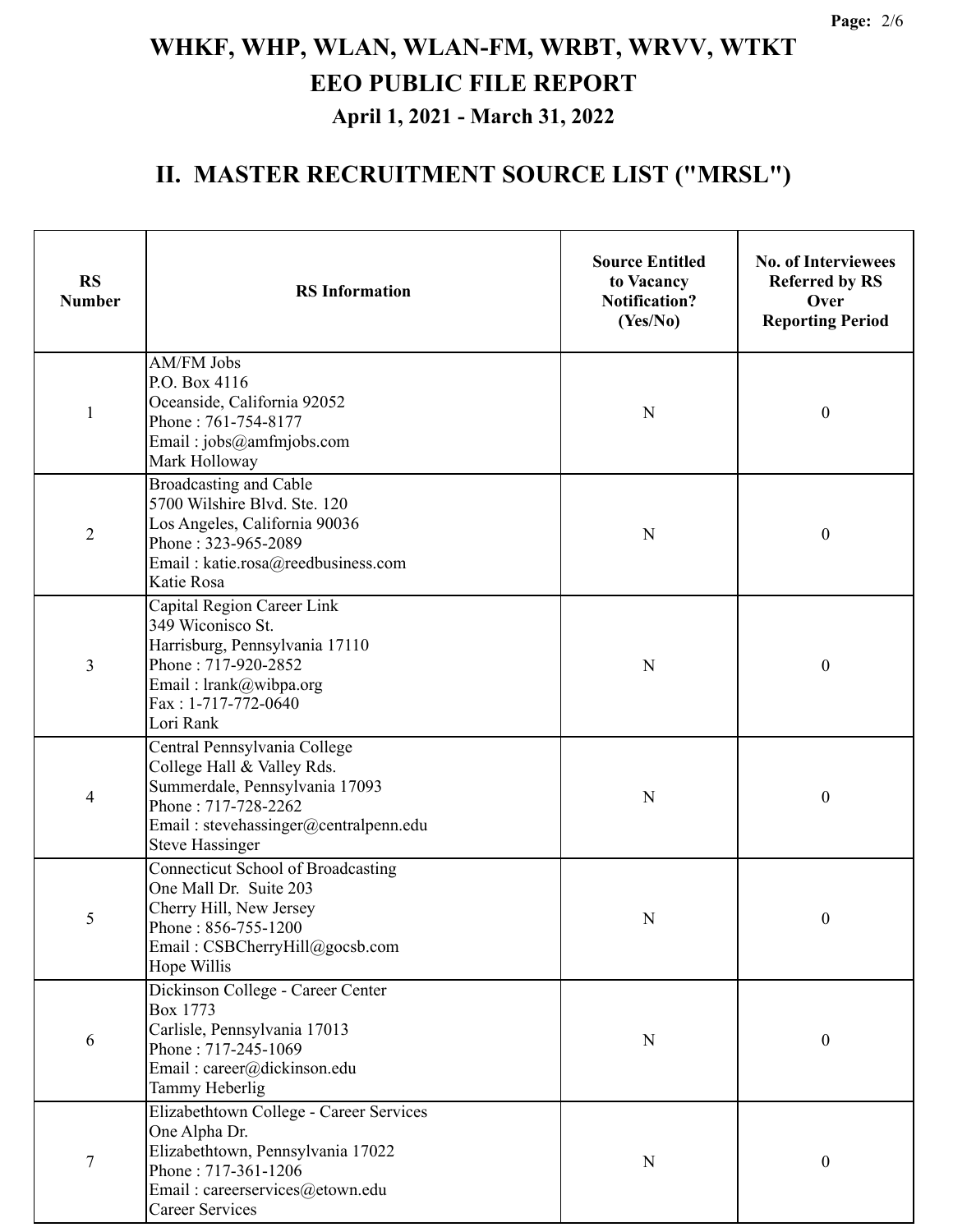## **II. MASTER RECRUITMENT SOURCE LIST ("MRSL")**

| <b>RS</b><br><b>Number</b> | <b>RS</b> Information                                                                                                                                                                                         | <b>Source Entitled</b><br>to Vacancy<br><b>Notification?</b><br>(Yes/No) | <b>No. of Interviewees</b><br><b>Referred by RS</b><br>Over<br><b>Reporting Period</b> |
|----------------------------|---------------------------------------------------------------------------------------------------------------------------------------------------------------------------------------------------------------|--------------------------------------------------------------------------|----------------------------------------------------------------------------------------|
| 8                          | Employee Referral                                                                                                                                                                                             | N                                                                        | 1                                                                                      |
| 9                          | iHeartMedia.dejobs.org<br>20880 Stone Oak Pkwy<br>San Antonio, Texas 78258<br>Phone: 210-253-5126<br>Url: http://www.iheartmedia.dejobs.org<br><b>Talent Acquisition Coordinator</b><br><b>Manual Posting</b> | N                                                                        | $\boldsymbol{0}$                                                                       |
| 10                         | iHeartMediaCareers.com<br>20880 Stone Oak Pkwy<br>San Antonio, Texas 78258<br>Phone: 210-253-5126<br>Url: http://www.iheartmediacareers.com<br><b>Talent Acquisition Coordinator</b><br><b>Manual Posting</b> | N                                                                        | $\overline{2}$                                                                         |
| 11                         | Indeed.com - Not directly contacted by SEU                                                                                                                                                                    | ${\bf N}$                                                                | $\overline{2}$                                                                         |
| 12                         | <b>Internal Posting</b>                                                                                                                                                                                       | $\mathbf N$                                                              | $\overline{2}$                                                                         |
| 13                         | Lebanon Valley College - Career Services<br>101 North College Ave.<br>Annville, Pennsylvania 17003<br>Phone: 717-867-6237<br>Email: breencenter@lvc.edu<br><b>Sharon Givler</b>                               | N                                                                        | $\boldsymbol{0}$                                                                       |
| 14                         | LinkedIn - Not directly contacted by SEU                                                                                                                                                                      | ${\bf N}$                                                                | $\overline{7}$                                                                         |
| 15                         | <b>Lycoming College</b><br>700 College Place Campus Box 154<br>Williamsport, Pennsylvania 17701<br>Phone: 570-321-4034<br>Email: cdc@lycoming.edu<br>Peggy Kimble                                             | $\mathbf N$                                                              | $\boldsymbol{0}$                                                                       |
| 16                         | Messiah College - Career Center<br>P.O. Box 4511 One College Ave.<br>Grantham, Pennsylvania 17027<br>Phone: 717-691-6016<br>Email: dkeiffer@messiah.edu<br>Dwayne Keiffer                                     | ${\bf N}$                                                                | $\boldsymbol{0}$                                                                       |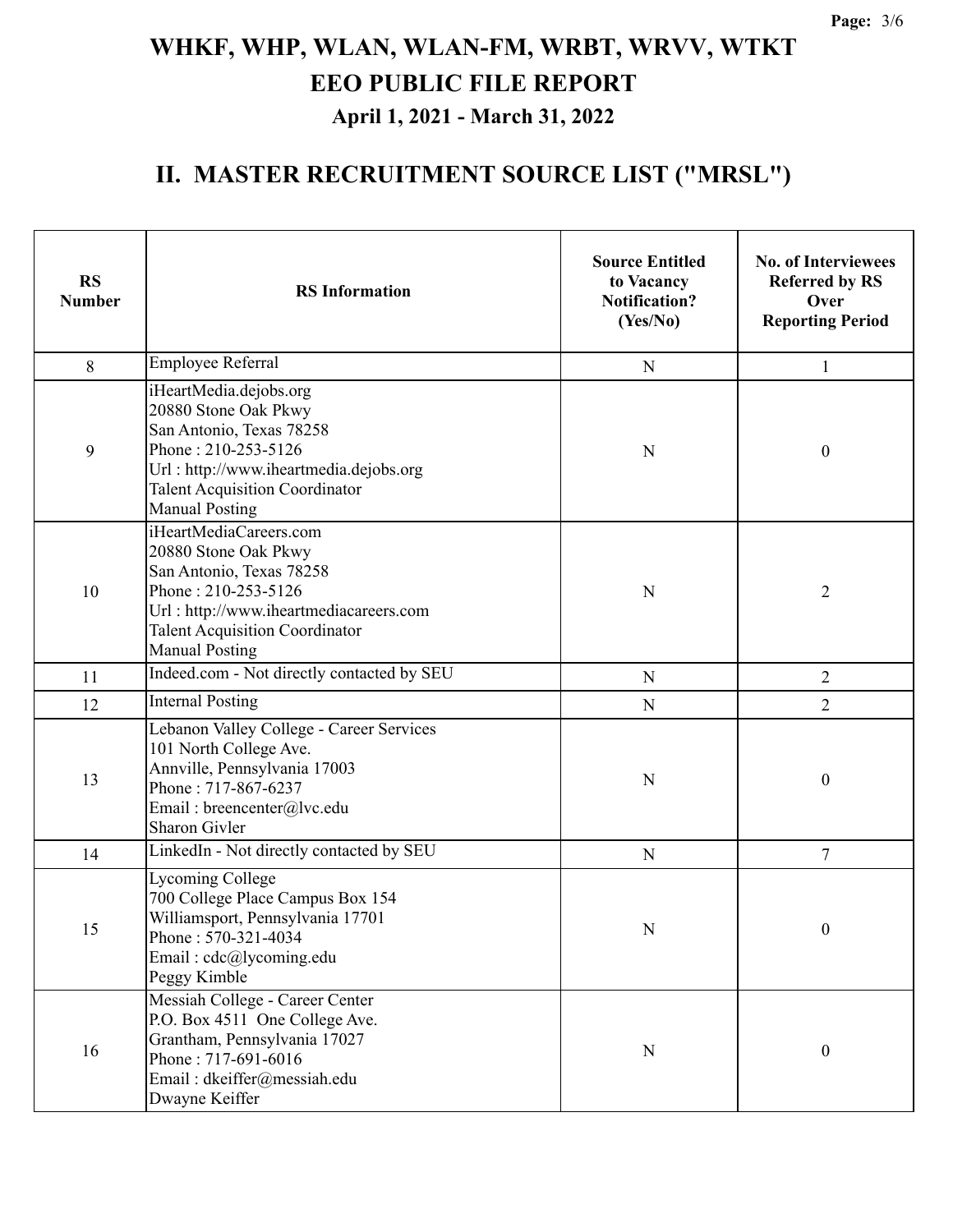## **II. MASTER RECRUITMENT SOURCE LIST ("MRSL")**

| <b>RS</b><br><b>Number</b> | <b>RS</b> Information                                                                                                                                                                                        | <b>Source Entitled</b><br>to Vacancy<br><b>Notification?</b><br>(Yes/No) | <b>No. of Interviewees</b><br><b>Referred by RS</b><br>Over<br><b>Reporting Period</b> |
|----------------------------|--------------------------------------------------------------------------------------------------------------------------------------------------------------------------------------------------------------|--------------------------------------------------------------------------|----------------------------------------------------------------------------------------|
| 17                         | Millersville University<br>P.O. Box 1002<br>Millersville, Pennsylvania 17551<br>Phone: 717-872-3312<br>Email: careers@millersville.edu<br>Margo Sassaman                                                     | ${\bf N}$                                                                | $\boldsymbol{0}$                                                                       |
| 18                         | Non-Employee Referral                                                                                                                                                                                        | $\mathbf{1}$                                                             |                                                                                        |
| 19                         | On-Air Announcement (One or More SEU Stations)                                                                                                                                                               | $\mathbf N$                                                              |                                                                                        |
| 20                         | Penn State Univ. Harrisburg Campus (Career Serv.)<br>W117 Olmsted - 777 W. Harrisburg Pike<br>Middletown, Pennsylvania 17057<br>Phone: 717-948-6260<br>Email: cmg11@psu.edu<br>Colleen Guy                   | ${\bf N}$                                                                | $\boldsymbol{0}$                                                                       |
| 21                         | Penn State University<br>208 Carnegie Building<br>University Park, Pennsylvania 16802<br>Phone: 814-865-4349<br>Email: CMS324@psu.edu<br>Collette Sacolick                                                   | $\mathbf N$                                                              | $\boldsymbol{0}$                                                                       |
| 22                         | Sheffield Institute of Recording Arts<br>13816 Sunnybrook Rd.<br>Phoenix, Maryland 21131<br>Phone: 410-628-7260<br>Fax: 1-410-628-1977<br><b>Career Services</b>                                             | $\mathbf N$                                                              | $\boldsymbol{0}$                                                                       |
| 23                         | Unknown (source not adequately identified upon inquiry<br>${\bf N}$<br>by SEU)                                                                                                                               |                                                                          | 1                                                                                      |
| 24                         | Wilson College (Career Development)<br>1015 Philadelphia Ave.<br>Chambersburg, Pennsylvania 17201<br>Phone: 717-260-2006 X 3314<br>Email: career@wilson.edu<br><b>Heather Drumm</b>                          | N                                                                        | $\mathbf{0}$                                                                           |
| 25                         | www.mediagignow.com<br>300 South Riverside Plaza Suite 800<br>Chicago, Illinois 60606<br>Phone: 336-553-0620<br>Url: http://www.mediagignow.com<br>Email: customerservice@mediagignow.com<br>MediaGigNow.com | N                                                                        | $\boldsymbol{0}$                                                                       |
|                            | 17                                                                                                                                                                                                           |                                                                          |                                                                                        |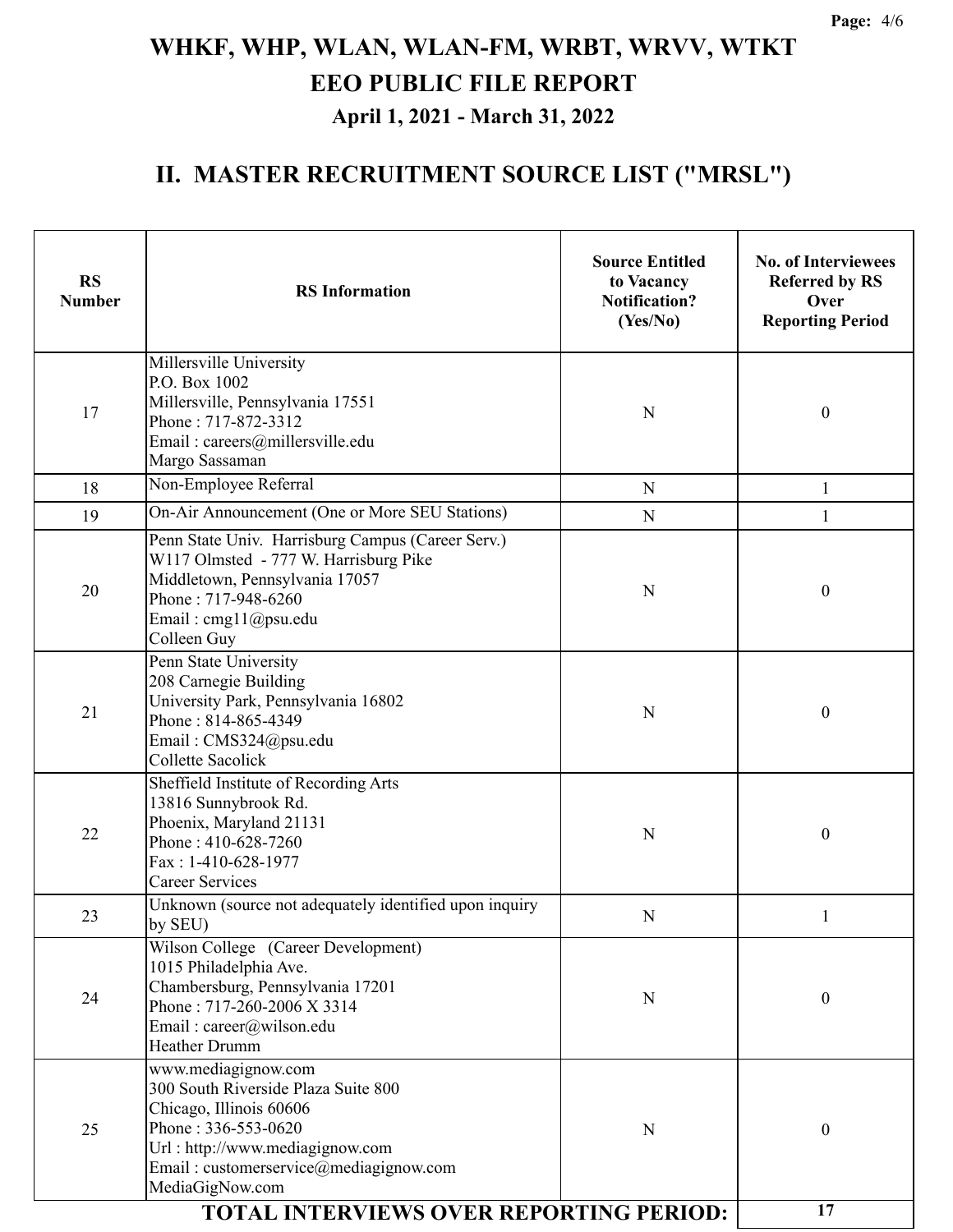#### **III. RECRUITMENT INITIATIVES**

|                |             | <b>Type of</b>                                                                     |                                                                                                                                                                                                                                                                                                                                                                                                                                                                        | No. of          |                                |
|----------------|-------------|------------------------------------------------------------------------------------|------------------------------------------------------------------------------------------------------------------------------------------------------------------------------------------------------------------------------------------------------------------------------------------------------------------------------------------------------------------------------------------------------------------------------------------------------------------------|-----------------|--------------------------------|
|                | <b>Date</b> | <b>Recruitment Initiative</b>                                                      | <b>Brief Description Of Activity</b>                                                                                                                                                                                                                                                                                                                                                                                                                                   | <b>Stations</b> | <b>Participant Title</b>       |
|                |             | (Menu Selection)                                                                   |                                                                                                                                                                                                                                                                                                                                                                                                                                                                        | Participants    |                                |
| $\mathbf{1}$   | 4/10/2021   | Participation in events<br>or programs sponsored<br>by educational<br>institutions | On April 10, 2021 our Regional VP of<br>Programming served as a panelist for<br>Temple University's Radio Networking<br>Summit to share his experience with<br>Audio Production. He provided advice<br>to attendees, including students, faculty<br>and the general public, about the skills<br>needed to succeed in the broadcast<br>industry and strategies to maximize<br>potential employment opportunities in<br>the field of broadcasting and at<br>iHeartMedia. |                 | VP of programming              |
|                |             |                                                                                    |                                                                                                                                                                                                                                                                                                                                                                                                                                                                        |                 |                                |
| $\overline{2}$ | 10/20/2021  | Participation in Job<br>Fairs                                                      | On October 20, 2021, our SEU<br>participated in the virtual 2021 Klein<br>Career & Internship Fair at Temple<br>University in Phila, PA. Our Executive<br>Vice President of Programming<br>discussed careers in radio with<br>interested attendees and employment<br>opportunities at iHeartMedia                                                                                                                                                                      |                 | Executive VP of<br>programming |
| $\overline{3}$ | 2/8/2022    | Participation in Job<br>Fairs                                                      | On February 8, 2022, our SEU<br>participated in a job fair hosted by<br>Bucknell University at Lewisburg, PA.<br>SEU participants included our Senior<br>VP of Sales who spoke with attendees<br>about career opportunities at<br>iHeartMedia and collected resumes from<br>applicants.                                                                                                                                                                                |                 | Senior VP of Sales             |
| $\overline{4}$ | 2/17/2022   | Participation in Job<br>Fairs                                                      | On February 17, 2022, our SEU<br>participated in the virtual 2022 Klein<br>Career & Internship Fair at Temple<br>University in Phila, PA. Our Market<br>President discussed careers in radio with<br>interested attendees and employment<br>opportunities at iHeartMedia                                                                                                                                                                                               |                 | Market president               |
| 5              | 2/25/2022   | Provision of training to<br>management                                             | In February 2022 our SEU's Sr. Vice<br>President of Sales took the Valuing<br>Diversity Training Course provided by<br>iHeartMedia Learning Center. The<br>online course emphasized the many<br>ways in which a diverse workforce and a<br>culture of inclusion are a source of<br>strength for an organization.                                                                                                                                                       |                 | Sr Vice President of<br>Sales  |